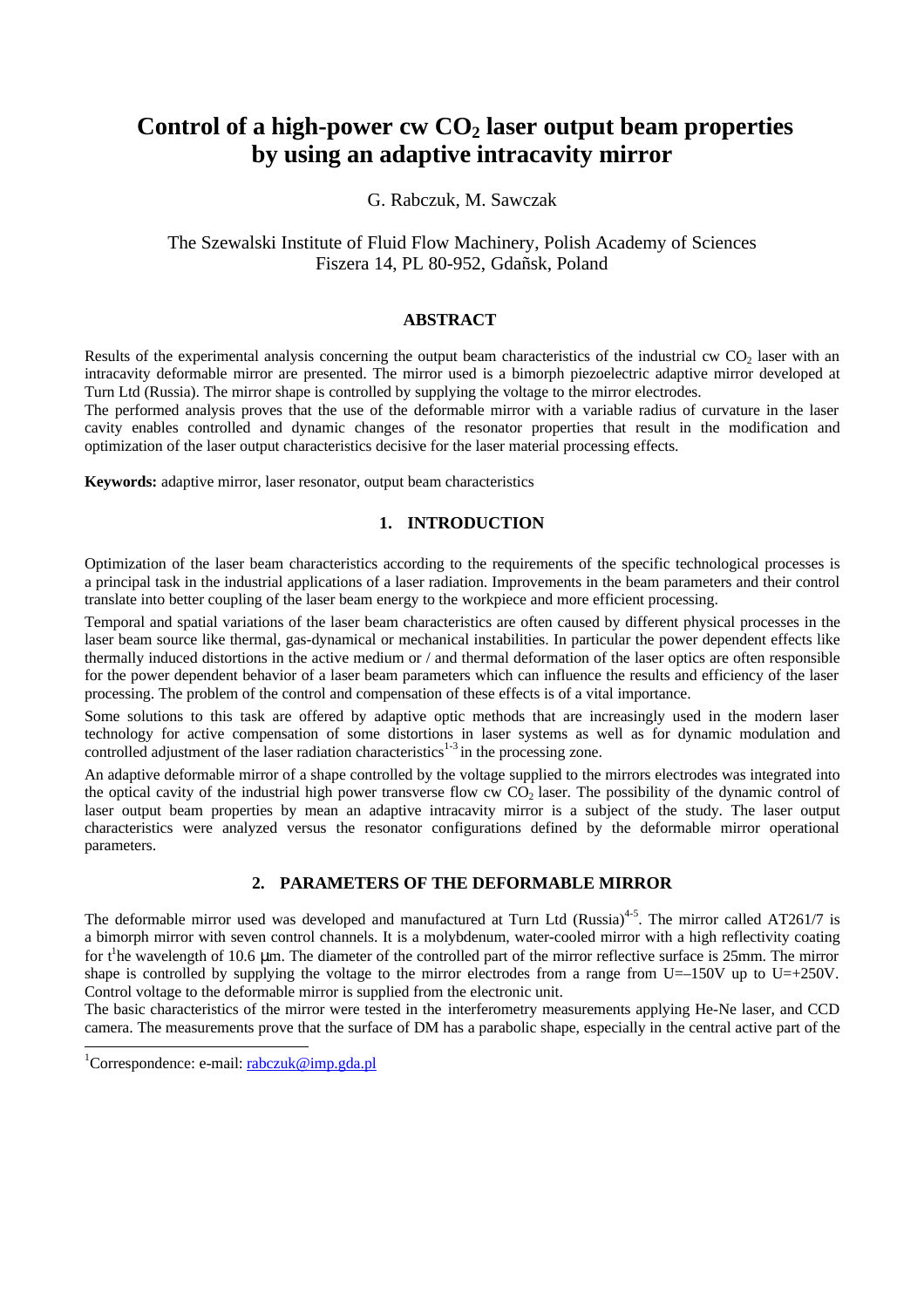mirror, if the same voltage is supplied to all mirror actuators. The average value of the deformation sensitivity is estimated to be  $\sim$ 21.3ìm/kV. The radius of curvature of the deformable mirror can be adjusted approximately from  $R\sim+24m$  for U=-150V up to R $\sim$ -16m for U=+250V. The measurements show hysteresis curve characterizing the deformation of the mirror surface depending on the sequence of voltage changes. An average value for the hysteresis width does not exceed ~14%.

### **3. LASER RESONATOR CONFIGURATION**

The optical cavity of the cw  $CO<sub>2</sub>$  transverse flow laser under consideration is schematically shown in Fig.1. In a standard configuration the laser cavity is a stable multi-pass resonator comprising two spherical mirrors (1,2) with radii of curvature  $R_1=R_2=30$ m and two flat mirrors (4,3) folding the inner beam path between the end cavity mirrors. Reflectivity of the ZnSe meniscus output coupler (2) is 50%. An effective diameter of the mirrors is 20mm and the resonator length measures 4.3m. The resonator is mounted inside the evacuated chamber sealed off by the antireflectioncoated flat ZnSe output window (*5*).



*Fig.1 Scheme of the multipass cw CO2 laser resonator*

The output power from the laser with a standard resonator configuration, measured at nominal conditions of the laser

operation, amounts to  $P=1.3kW$ . The output beam is characterized by the quality factor  $M^2$  equal to 2.6. The deformable mirror was implemented in the laser cavity in a place of a rear mirror (1). As the concave and convex

curvature of the deformable mirrors can be achieved, the variety of concave-concave and convex-concave configurations of the stable cavity defined by the stability parameter G=g<sub>1</sub>g<sub>2</sub> ranging from ∼0.7 to ∼1 can be realized.

### **4. RESONATOR WITH A VARIABLE FOCAL LENGTH MIRROR**

#### **4.1 Theoretical consideration**

The principal properties of an optical resonator are recognised by the stability parameter and Fresnel number defined as  $G=g_1g_2$  where  $g_i =1-L/R_i$  and  $N_f=d^2/4\lambda L$ : L indicates the resonator length,  $R_i$ - curvature radii of the resonator mirrors, d is the mirrors diameter and  $\lambda$  - the wavelength of the laser radiation.

The stable resonator comprises a set of mirrors with radii of curvature satisfying the condition  $0 \lt g_1 g_2 \lt 1$ . Following the

known formulae<sup>6</sup> for the Gaussian beam the basic parameters of the fundamental mode in a stable cavity can be calculated.

For the considered resonator with DM integrated to the system as the rear mirror the stability limit *(*G=1*)* is attained for the radius of curvature  $R_1 \approx -25.7$ m  $(1/R<sub>i</sub>\cong -0.389$ m<sup>-1</sup>).

For the radius of curvature of the DM varying from +24m up to -30m the divergence of the theoretical  $TEM_{00}$  mode decreases from 1.35mrad to 0.995mrad. Approaching the stability limit, the divergence of the  $TEM_{00}$  beam increases again up to 1.53 mrad at R=-25.9m.

The laser beam quality related to the number of transverse modes oscillating in the real laser cavity can be approximately characterized by the factor (Q) defined as the ratio of the mirrors limiting aperture (d) and the maximum size of the fundamental mode (2ù) in the resonator. In Fig.2, the factors (Q), are plotted for the mirrors aperture of *d=2cm*. If the Q-factor decreases the



*Fig.2 Fundamental mode properties vs curvature of a variable focal length mirror introduced to the resonator as a rear mirror*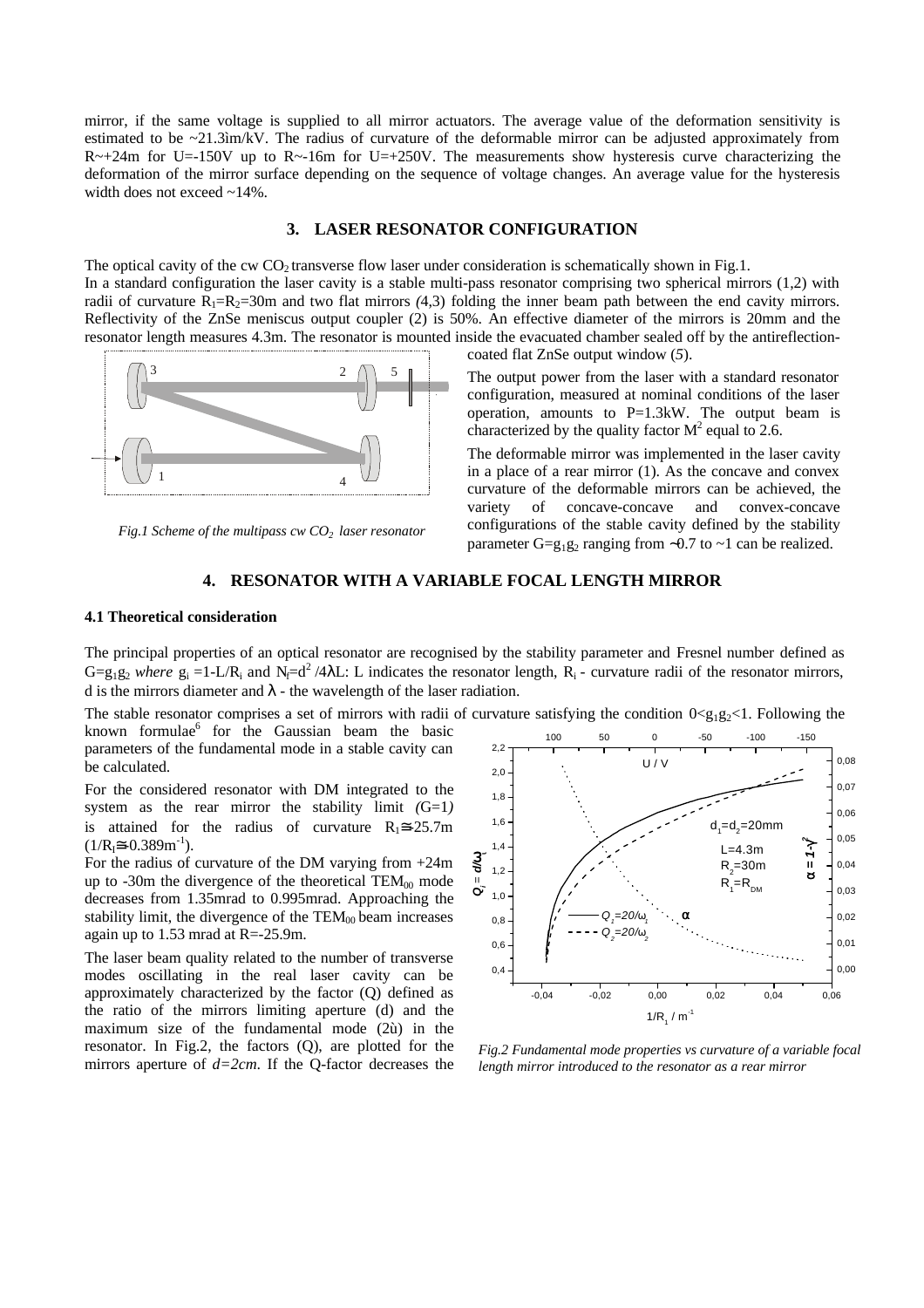number or contribution of higher order modes to the beam decreases and the output beam of better quality can be expected. For  $2\hat{u}_i \approx d - Q \approx I$  then the TEM<sub>00</sub> mode structure is strongly disturbed by the mirrors aperture.

It follows from the simple geometrical considerations that sensitivity of the resonator to the mirrors misalignment depends on the resonator length and the curvature of its mirror. For L and  $R_2$  fixed, the misalignment sensitivity is defined by the changes of the back (DM) mirror curvature. The resonator becomes extremely sensitive when the DM curvature approaches the limit of stability.

Conclusions concerning the TEM<sub>00</sub> properties in the resonator under consideration are supported by the diffraction type analysis implemented by means of a computer code based on the Fox and Li approach. In particular, calculations provide the modulus |γ| of the eigenvalue that is related to the round trip intensity diffraction losses of the fundamental mode:  $\alpha=1$ - $|\gamma|^2$ . The calculated loss factor  $\alpha$ , correlated to the variations of the radius of the curvature of the DM in the resonator, is shown in Fig.2. The strong increase of the diffraction losses as DM curvature approaches the stability limit responds to the strong increase of the fundamental mode size in that region.

#### **4.2 Experiments**

In the experimental procedure the transverse intensity profiles of the beam in the near and far field zone, the divergence and waist size of the focused beam as well as the total laser power were measured versus the deformable mirror shape. The laser beam spatial profiles were measured versus the curvature of the deformable mirror by a means of a rotating pinhole type scanner<sup>7</sup>

According to the ISO standards<sup>8</sup> the beam quality factor  $M^2$  and the corresponding waist size and the divergence angle were concluded from a hyperbolic fit to the beam diameters measured versus the distance from the focal plane of a focusing lens (f=190.5mm). The beam diameters at the measurement planes were calculated on the base of the second moments of the intensity beam distributions and compared to those following the power in the bucket definition.

The measurements show that the variations of the curvature radius controlled by the voltage at the mirror actuators result in the respective modifications of the beam intensity profiles. The characteristic examples of the measured laser beam intensity distributions are presented Fig.3.



*Fig.3 Three dimensional intensity distributions recorded for the different radii of curvature of the intracavity deformable mirror controlled by the voltage on the mirror actuators*

The observed variations of the beam structure accompany to the respective changes of the output power as it is shown in Fig.4a. The maximum value of the output power P∼1.5kW is measured when the curvature of the DM attains the minimum value for the concave surface. The output power decreases relatively slowly from the maximum value measured at U=-150V up to P=0 at U $\lt$ +225V.

At U=-150V the recorded beam structure corresponds to the largest contribution of the higher order modes and the beam quality parameter is measured to be M<sup>2</sup>∼3. With the control voltage varying up to +100V the M<sup>2</sup> is reduced to ~1.8. It is accompanied by the 40% decrease of the output power.

Decreasing of the laser output power observed together with the improving of the far field characteristics is ascribed to the increase of the diffraction losses in the convex-concave cavities with *G*-parameter increasing up to stability limit

The focused beam size measured versus the DM curvature and the corresponding power density are given in Fig.4b. The lower focused beam waist size and lower beam divergence are measured with increasing of the G-parameter. In particular, it follows from the measurements that for a convex-concave cavity nearly twofold increase of the power density in the processing region is recorded when the voltage of +50V is supplied to the deformable mirror actuators.